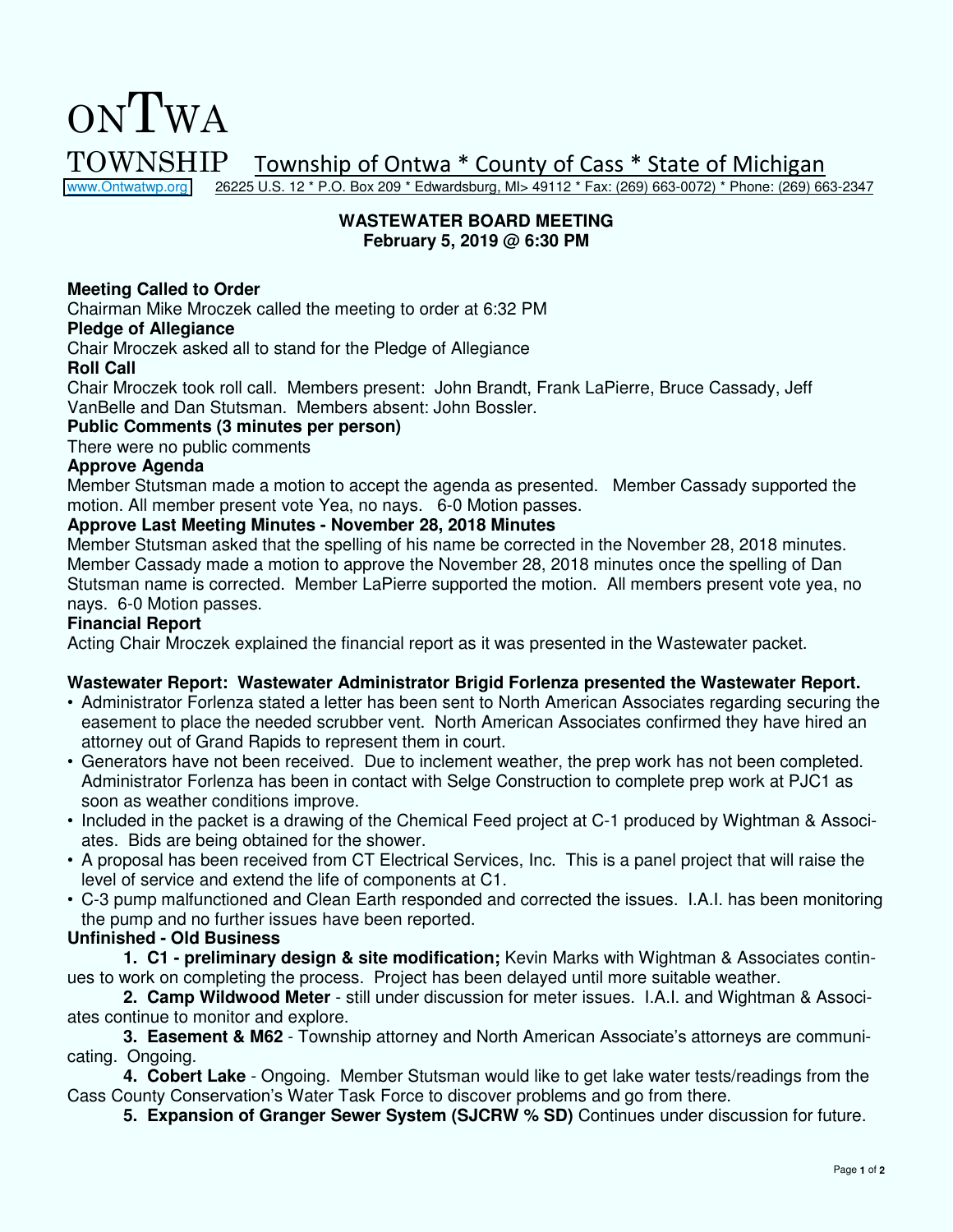#### **1. Election of Officers -**

- Member VanBelle proposes the motion to elect Member Mike Mroczek as Chairman of the Wastewater Board. Member Cassady supports the motion. Roll call vote is taken by recording secretary Lori Mroczek; 5 vote yea. 0 vote nay. Motion carries
- Chairman Mroczek proposes the motion to elect Member Jeff VanBelle as Vice-Chairman and member Dan Stutsman supports the motion. Roll call vote is taken; 5 vote yea. 0 vote nay. Motion carries.
- Chairman Mroczek proposes the motion to re-elect Member Bruce Cassady as Secretary of the Wastewater Board. Member LaPierre supports the motion. A roll call vote is taken. 5 vote yea. 0 vote nay. Motion carries.

**2. 2019 Meeting dates:** February 5, March 27, April 24, May 22, June 26, July 24, August 28, September 25, October 23, November 27, December 18.

**3. I.A.I. Contract Renewal, 2019-2022** - Chair Mroczek asks that the spread sheet to be included for clarification. Discussion followed.

Member Stutsman makes the motion to accept the I.A.I. Renewal Contract and Member LaPierre supports. Roll Call vote is taken. 6 votes yea. 0 votes nay. Motion carries and moves onto the next Ontwa Township Board of Trustee Board meeting.

**4. C1- Electrical Panel** - Chair Mroczek stated the C1 electrical panel cabinet needs to be upgraded to stainless steel cabinet to slow down chemical reaction deterioration of the cabinet. CT Electrical Services, Inc. offered a proposal included in the Board packet. Discussion followed. Member Stutsman makes a motion to accept the bid from CT Electrical Services, Inc., and not to exceed the cost of \$30,000. Member LaPierre supports the motion. A roll call votes is taken. 6 vote yea. 0 vote nay. Motion carries and moves onto the next Ontwa Township Board of Trustee meeting.

#### **Adjourn**

Member Brandt makes the motion adjourn the meeting. Member VanBelle supports the motion to adjourn. Meeting is adjourned at 7:23 PM.

Submitted by: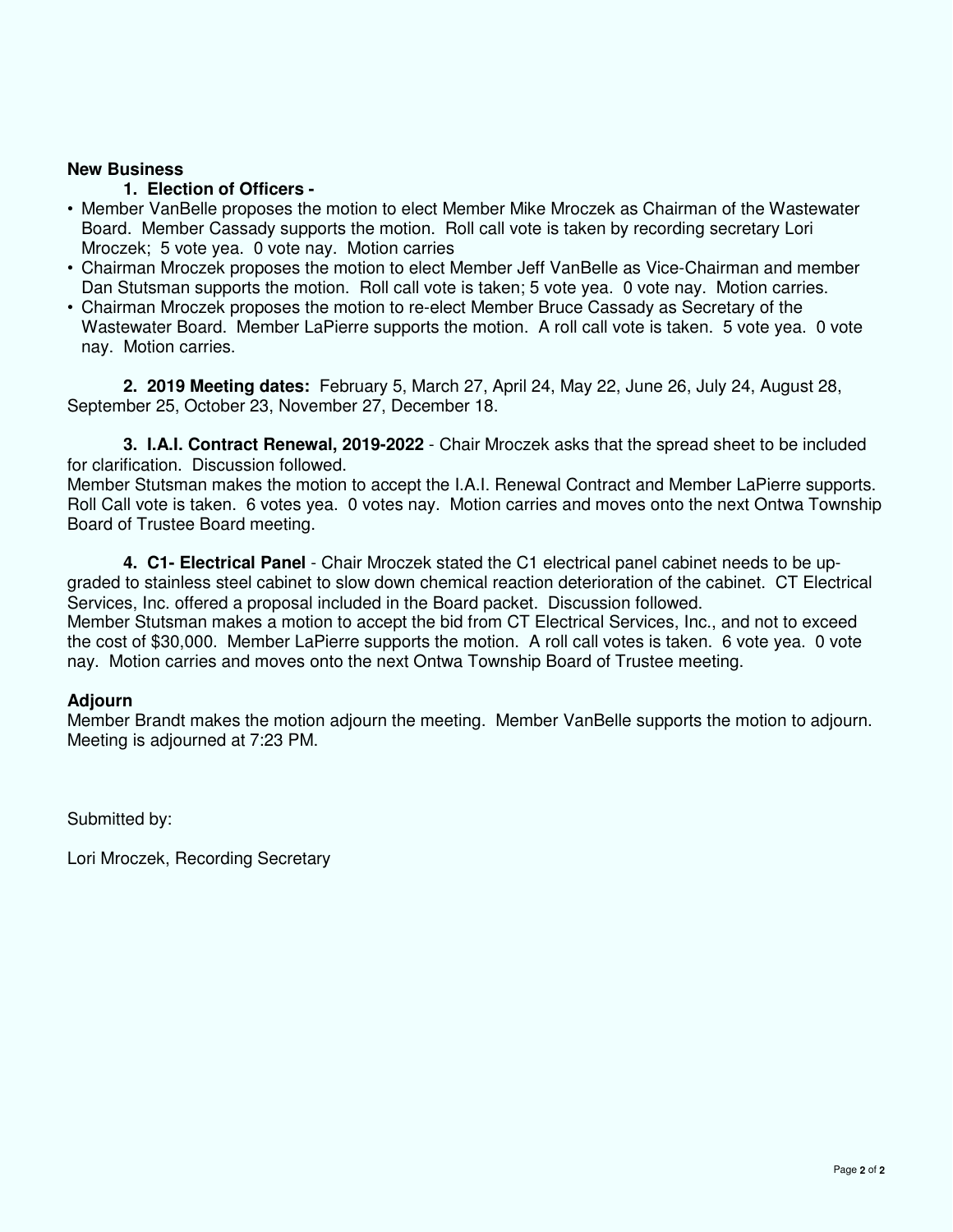

www.Ontwatwp.org 26225 U.S. 12 \* P.O. Box 209 \* Edwardsburg, MI> 49112 \* Fax: (269) 663-0072) \* Phone: (269) 663-2347

#### **WASTEWATER BOARD MEETING March 27, 2019 @ 6:30 PM**

#### **Meeting Called to Order**

Chairman Mike Mroczek called the meeting to order at 6:30 PM

#### **Pledge of Allegiance**

Chair Mroczek asked all to stand for the Pledge Of Allegiance

#### **Roll Call**

Chair Mroczek took roll call. Members present: John Brandt, Frank LaPierre, Bruce Cassady, Jeff VanBelle and Dan Stutsman, John Bossler. All Board Members present.

#### **Public Comments (3 minutes per person)**

There were no public comments

#### **Approve Agenda**

Member John Bossler made a motion to accept the agenda as presented. Member Frank LaPierre supported the motion. All member present vote Yea, no nays. 6-0 Motion passes.

#### **Approve Last Meeting Minutes - February 05, 2019 Minutes**

Member Dan Stutsman made a motion to approve the February 05, 2019 minutes as presented. Member Bruce Cassady supported the motion. All members present vote yea, no nays. 6-0 Motion passes.

#### **Financial Report**

Chair Mike Mroczek explained the financial report as it was presented in the Wastewater packet.

#### **Wastewater Report: Wastewater Administrator Brigid Forlenza presented the Wastewater Report.**

- The generator Project B3, B4 & PJC1 ids near completion. Awaiting Semco to connect gas lines to generators. Permits applications have been submitted along with payment. Gabe Ramirez with SEMCO related it will be three to four week before completion.
- Island Drive lift station was cleaned up on March 27 by Crowell Landscaping. The down tree and debris was removed.
- Engineer Kevin Marks with Wightman & Associates will present the C1 Chemical Feed Project at the April 24, 2019 Wastewater Board Meeting.
- Obtaining a MDOT approval for 2 manhole repairs on US 12 that have been paved over located on the road shoulders. The manholes are now marked and Selge Construction will do the repair after approval is granted.
- The data program for "end of pipe"with Detection Instruments has been renewed.
- The Wastewater Board Administrator and other Board members will attend the April 2019 St. Joseph County Regional Water & Sewer District meeting in Granger.
- The C1 electrical panel will be installed sometime in May 2019 by C.T. Electric.

#### **Unfinished - Old Business**

 **1. C1 - preliminary design & site modification;** Kevin Marks with Wightman & Associates will give a report on the Chemical feed at the April 24, 2019 Board Meeting.

**2. Camp Wildwood Meter** - still under discussion for meter issues. I.A.I. and Wightman & Associates continue to monitor and explore. Ongoing.

**3. Cobert Lake** - Ongoing. Possibly the Cass County Conservation's Water Task Force will administer lake water tests/readings this summer to discover problems and go from there. If there are issues then Ontwa Township might get involved.

**4. Expansion of Granger Sewer System (SJCRW & SD)** April 11, 2019 meeting in South Bend from 5:30 to 6:30. Ontwa Township Wastewater Board Members Mike Mroczek, John Bossler and the Administrator Forlenza will attend. Expansion continues under discussion for future.

**5. C1 Electrical Panel -** Replacement panel will be installed in May.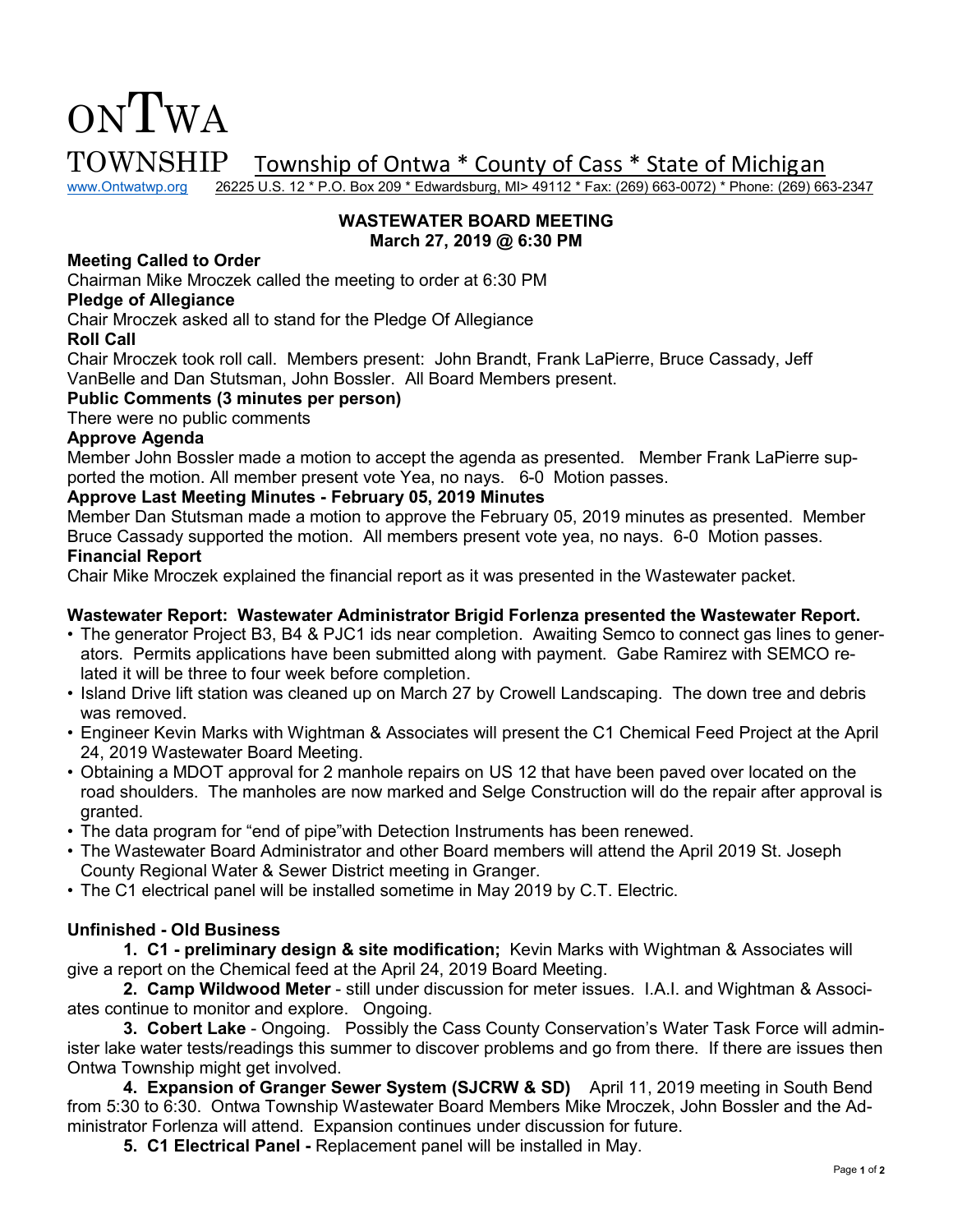**1. Clean Earth -** Continue gravity sewer cleaning for remaining footage around Eagle Lake and the north end of Pleasant Lake. This is a continuation of the SAW Grant and board members all agree this is a good price and money well spent. Member LaPierre made the motion to accept the proposal from Clean Earth Environmental Contracting Services for services not to exceed \$30,000.00. Member VanBelle supports the motion. No more further discussion is made. A roll call vote is taken. 7 vote yea. 0 vote nay. Motion carries and moves on to the next Board of Trustees meeting Monday, April 8, 2019.

**2. Budget 2019-2020 review -** Wastewater Administrator Forlenza presented the Fiscal Year 2019-2010 Wastewater Operating Budget for Ontwa Township, Cass County, MI. Discussion followed. Member LaPierre made the motion to approve the proposed 2019-2020 Wastewater Operating budget as amended by changing line items 933b and 938f. These changes will be documented prior to final adoption at the next Board of Trustee meeting on April 8, 2019. Member Stutsman supports the motion. A roll call vote is taken. 7 members vote yea. 0 vote nay. Motion carries and moves to the next Board of Trustee meeting on April 8, 2019.

#### **Adjourn**

Member Stutsman makes the motion to adjourn the meeting. Member LaPierre supports the motion to adjourn. Meeting is adjourned at 7:13 PM.

Submitted by: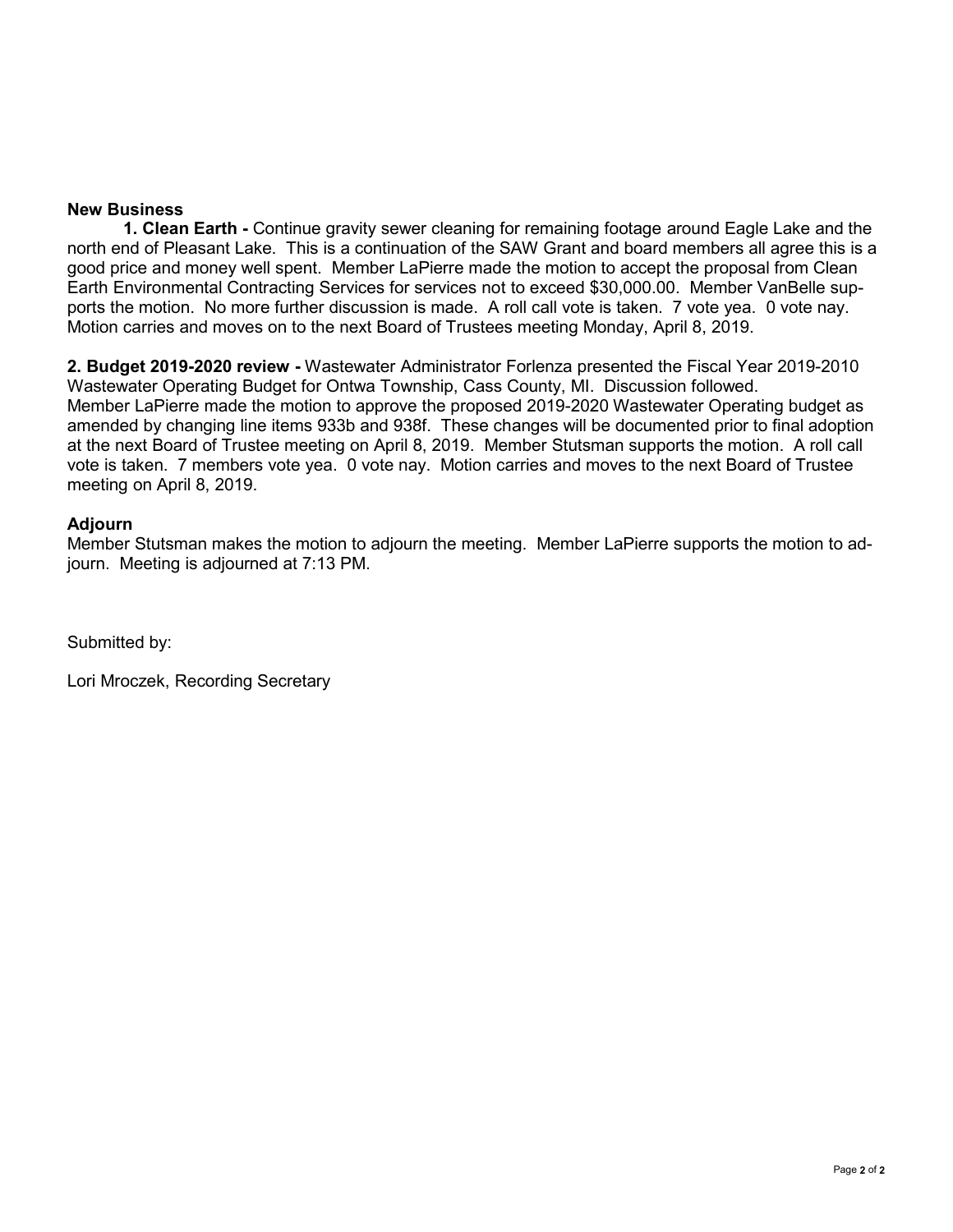

www.Ontwatwp.org 26225 U.S. 12 \* P.O. Box 209 \* Edwardsburg, MI> 49112 \* Fax: (269) 663-0072) \* Phone: (269) 663-2347

#### **WASTEWATER BOARD MEETING April 24, 2019 @ 6:30 PM**

#### **Meeting Called to Order**

Chairman Mike Mroczek called the meeting to order at 6:30 PM

#### **Pledge of Allegiance**

Chair Mroczek asked all to stand for the Pledge of Allegiance

#### **Roll Call**

Chair Mroczek took roll call. Members present: John Brandt, Frank LaPierre, Jeff VanBelle and Dan Stutsman, John Bossler. Absent: Bruce Cassady

#### **Public Comments (3 minutes per person)**

Resident Mary Ann Crete inquired about the status of Cobert Lake water survey/testing and potential hook up to the sewer system. This topic will be addressed in Unfinished - Old Business.

#### **Approve Agenda**

Member Dan Stutsman made a motion to accept the agenda as presented. Member John Bossler supported the motion. All member present vote Yea, no nays. 5-0 Motion passes.

#### **Approve Last Meeting Minutes - March 27, 2019 Minutes**

Member Frank LaPierre made a motion to approve the March 27, 2019 minutes as presented. Member John Bossler supported the motion. All members present vote yea, no nays. 5-0 Motion passes.

#### **Financial Report**

Chair Mike Mroczek explained the financial report as it was presented in the Wastewater packet and stated the budget has been approved and is in order. The budget has been loaded into Quick Books and is working properly.

#### **Wastewater Report: Wastewater Administrator Brigid Forlenza presented the Wastewater Report.**

- On April 5, 2019 a meeting was held with I.A.I. and Wightman & Associates regarding C1 Chemical feed. Kevin Marks with Wightman is present tonight and will present the result of the meeting during Unfinished - Old Business.
- In early May, 2019 gravity sewer cleaning will resume on Eagle Lake Road and Curtis Drive. Signage will be posted and a notice will be on the Ontwa Township website.
- In early May, 2019, C.T. Electric will install a new electrical cabinet/panel at C1 lift station.
- A meeting took place with CCRC Engineer Joe Bellina regarding signage at the Eagle Lake Road B4 lift station and generator. Engineer Ballina assured 2 "No Parking" signs will be placed at this station.
- Wastewater Administrator has been in touch with the representative from SEMCO Gas Company regarding hooking up the generators at Island Drive and Eagle Lake Road. The representative stated it will be soon.
- The Easement Acquisition on M62 is ongoing. The Ontwa Township Board of Trustees have been meeting with the attorneys. There will be more to report at the next Waste Water meeting.
- Administrator Forlenza, Mike and Lori Mroczek attended the April 11, 2019 St. Joseph County Water District meeting in South Bend, IN.

#### **Unfinished - Old Business**

 **1. C1 - preliminary design & site modification;** Kevin Marks with Wightman & Associates distributed to the board information on the safety features of the "safety shower" and the modifications that will take place on the C1 site. Mr. Marks stated during his explanation that the Safety Shower complies with OSHA Standards. Mr. Marks suggested to purchase the safety shower at this time because of the length of time it takes to receive it after the actual purchase. Discussion followed.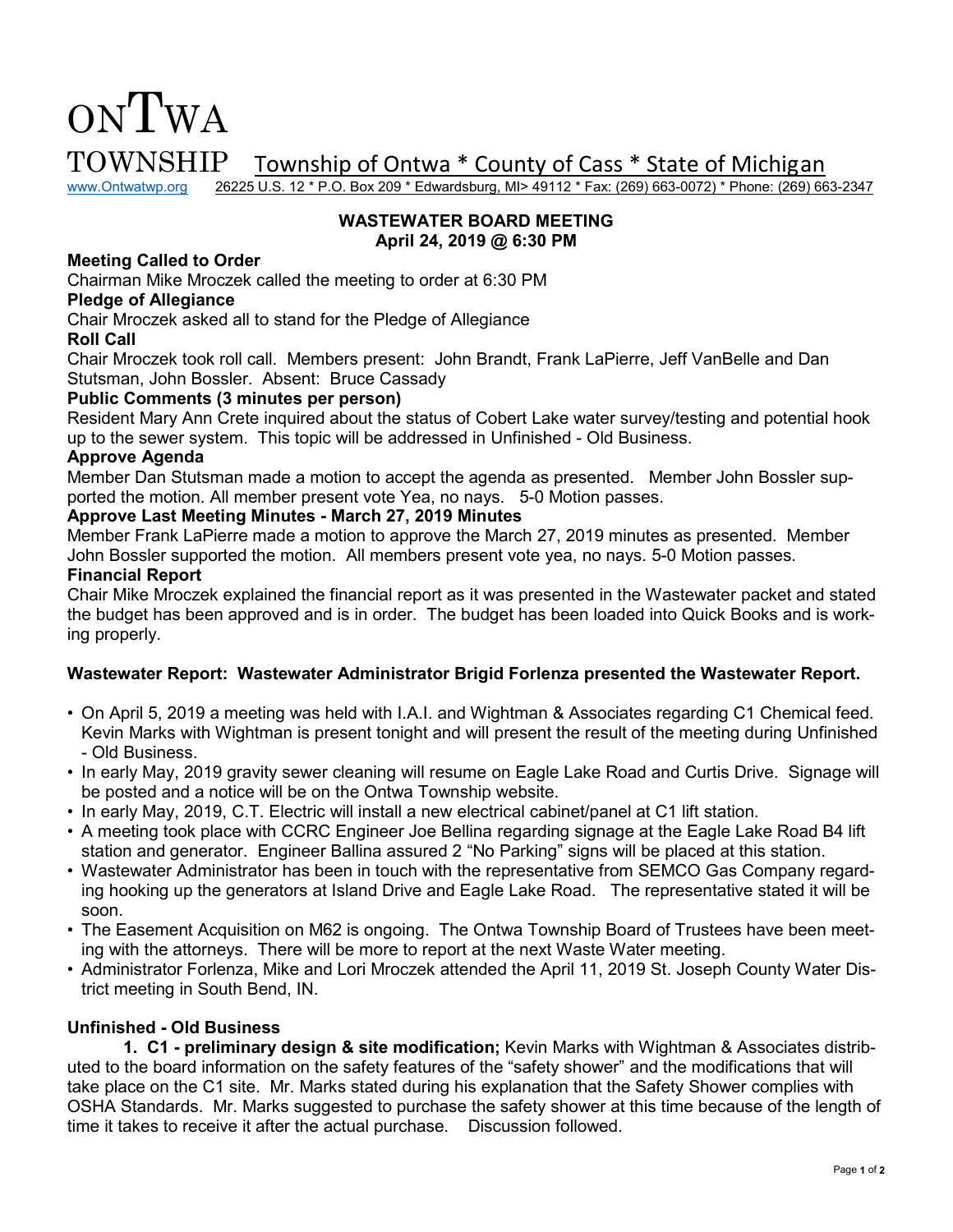*Member Stutsman made the motion to purchase the "Safety Shower" from Core Engineered Solutions not to exceed \$60,000. Member LaPierre supports the motion. A roll call vote is taken. All members present vote yes. No nays. Vote is 5 ayes and 0 nay. Motion Carries and goes to the Ontwa Township Board of Trustees May meeting.* 

#### **2. Camp Wildwood Meter** - no issues reported.

**3. Cobert Lake** - Ongoing. Member Stutsman reported the Cass County Conservation District Task Force did not meet in April. The CC Task Force is in the process of organizing testing and surveying inland lakes in Cass County. It is not known at this time what will be tested for in the lake water. Cobert Lake will be on the list to have its water tested.

**4. Expansion of Granger Sewer System (SJCRW & SD)** Chairman Mike Mroczek and Administrator Forlenza attended the April 11, 2019 meeting in South Bend from 5:30 to 6:30. It was a worthwhile experience. Expansion of the SJCRW sewer continues under discussion for future.

**5. C1 Electrical Panel -** Replacement panel will be installed in May. All members received a picture of the stainless steel panel in their packet.

#### **New Business**

**1. Manholes - US12 Ontwa** Township Waste Water has received the permits to start the repairs on the manholes. Discussion followed. *Member LaPierre made the motion to accept the bid from Selge Construction not to exceed \$3,350.00. Member Bossler supported the motion. A roll call vote was taken. All members present vote yea and 0 vote nay. 5 ayes - 0 nay. Motion carries and goes to the next Ontwa Township Board of Trustee's meeting.* 

**2. Pumps - EDW1 (Lake Street), C3 (Gateway), C5 (Brizandine) Discussion** took place. *Member LaPierre made the motion to purchase the 6 Grundfos pumps from KSB Dubric, Inc. not to exceed \$42,000.00. Member Bossler supports the motion. A roll call vote was taken and all 5 members vote yea. No Nay votes. 5 ayes and 0 nay. Motion carries and goes to the next Board of Trustee's meeting.* 

#### **Adjourn**

Member Stutsman makes the motion to adjourn the meeting. Member LaPierre supports the motion to adjourn. Meeting is adjourned at 7:29 PM.

Submitted by: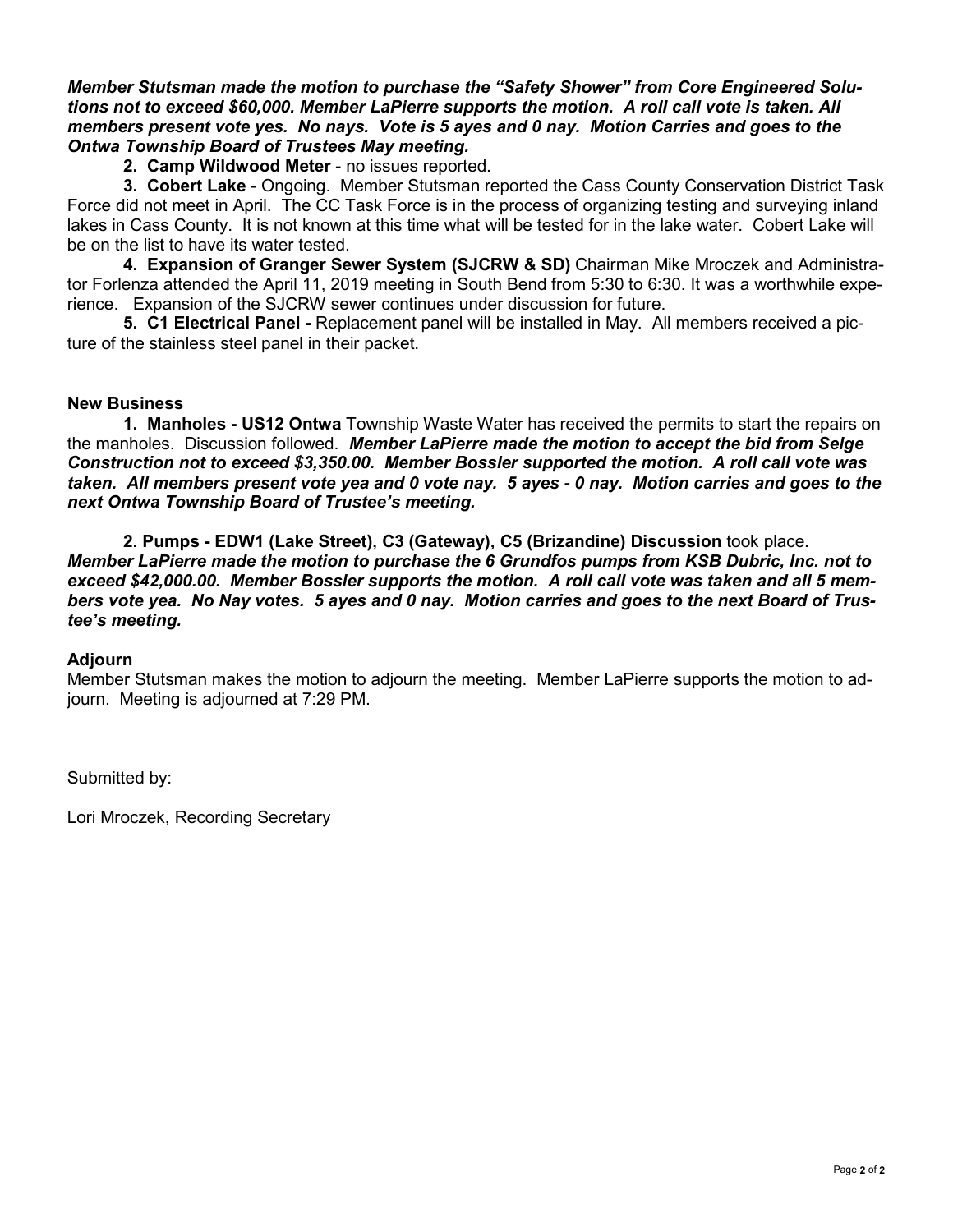

www.Ontwatwp.org 26225 U.S. 12 \* P.O. Box 209 \* Edwardsburg, MI> 49112 \* Fax: (269) 663-0072) \* Phone: (269) 663-2347

#### **WASTEWATER BOARD MEETING May 22, 2019 @ 6:30 PM**

#### **Meeting Called to Order**

Chairman Mike Mroczek called the meeting to order at 6:30 PM

#### **Pledge of Allegiance**

Chair Mroczek asked all to stand for the Pledge of Allegiance

#### **Roll Call**

Chair Mroczek took roll call. Members present: John Brandt, Bruce Cassady, Jeff VanBelle and Dan Stutsman, John Bossler. Absent: Frank LaPierre

#### **Public Comments (3 minutes per person)**

There were no public comments.

#### **Approve Agenda**

Member Dan Stutsman made a motion to accept the agenda as presented. Member John Bossler supported the motion. All member present vote Yea, no nays. 6-0 Motion passes.

#### **Approve Last Meeting Minutes - April 24, 2019 Minutes**

Member John Bossler made a motion to approve the April 24, 2019 minutes as presented. Member JeffVanBelle supported the motion. All members present vote yea, no nays. 6-0 Motion passes.

#### **Financial Report**

Chair Mike Mroczek explained the financial report as it was presented in the Wastewater packet and stated the budget is in order.

#### **Wastewater Report: Wastewater Administrator Brigid Forlenza presented the Wastewater Report.**

- Clean Earth completed the project of cleaning the gravity line on Curtis Drive (Pleasant Lake) on May 16, 2019
- On May 17, 20 & 21, Clean Earth completed the project of gravity line cleaning in the following areas; Eagle Lake - B1, B2, Island Drive to North Shore and Lakeview Drive. This included Lawndale Subdivision, Eagle Lake Estates and South Beach area.
- Within two weeks Selge Construction will compete the two manholes on US 12.
- Semco will complete the gas line hookup for the generator project prior to the next Waste Water meeting.
- The control panel to be installed by IAI is in progress.
- There is a 9:00 am meeting on Wednesday, May 28, 2019 in the Township Hall with Wightman & Associates Engineer Kevin Marks, IAI representative Ray Galovich and Adhoc committee members John Bossler and Mike Mroczek to review C1 site modification project. There will be a report presented at the next Waste Water board meeting.
- Per IAI Grunfos pumps are on order.
- IAI is in the process of of cleaning Lift Stations at C2 May Street, EDW2 East Shore and C1. If multiple stations are cleaned at one time it saves money.
- Ontwa Township Waste Water and Joe Ballina from Cass County Road Commission assisted a builder with proper hook-up on Elkhart Road.
- Waste Water Administrator Forlenza assisted an excavator with the location of a hook-up in the Industrial Park located on April Street.

#### **Unfinished - Old Business**

 **1. C1 - preliminary design & site modification;** Engineer Kevin Marks with Wightman & Associates along with Ontwa Township Waste Water Adhoc committee and Administrator Forlenza will meet at the Township Hall on Wednesday, May 28, 2019 to discuss.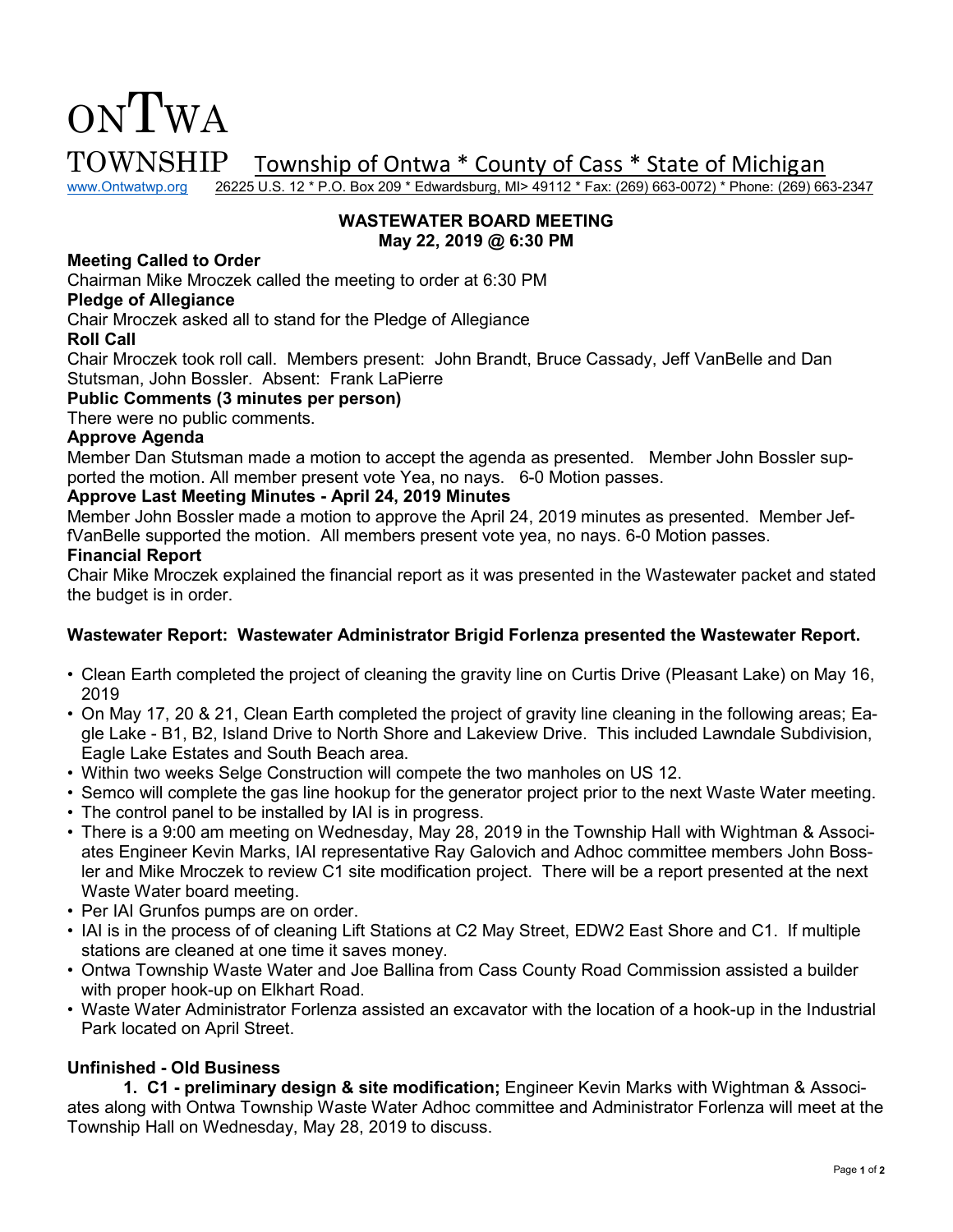**2. Camp Wildwood Meter** - continuing to monitor, no issues reported.

**3. Cobert Lake** - Mary Ann Crete representing Cobert Lake, Cass County, received information from member Dan Stutsman regarding the Cass County Conservation District Task Force. Member Stutsman reported the Cass County Conservation District Task Force will be meeting in July with the DNR. Discussion followed and the topic is ongoing.

**4. Expansion of Granger Sewer System (SJCRW & SD) On** going.

- **5. C1 Electrical Panel** Work is in progress.
- **6. Manholes US 12** Selge Construction has completed.
- **7. Pumps EDW 1 (Lake St.), C3 (Gateway), C5 (Brizandine)** on going.

#### **New Business**

**1. Watson Marlow Chemical Feed Pumps C1 = (2) -** Discussion followed regarding need to replace pump and why the pump no longer is working.

**Emergency action is at hand. Supervisior Marchetti is present at this Waste Water Board meeting to confirm the emergency action of the need for a new pump. Member John Brandt makes the motion to purchase one pump with two heads to receive as soon as possible and not to exceed \$2,000.00. Also, Ontwa Waste Water needs to gain possession of the broken pump and extra pump head. The motion is supported by Dan Stutsman. A roll call vote is taken. All members present vote yea. Vote is 6 yea and 0 nay. Motion passes.** 

#### **Adjourn**

Member Stutsman makes the motion to adjourn the meeting. Member Cassady supports the motion to adjourn. Meeting is adjourned at 7:03 PM.

Submitted by: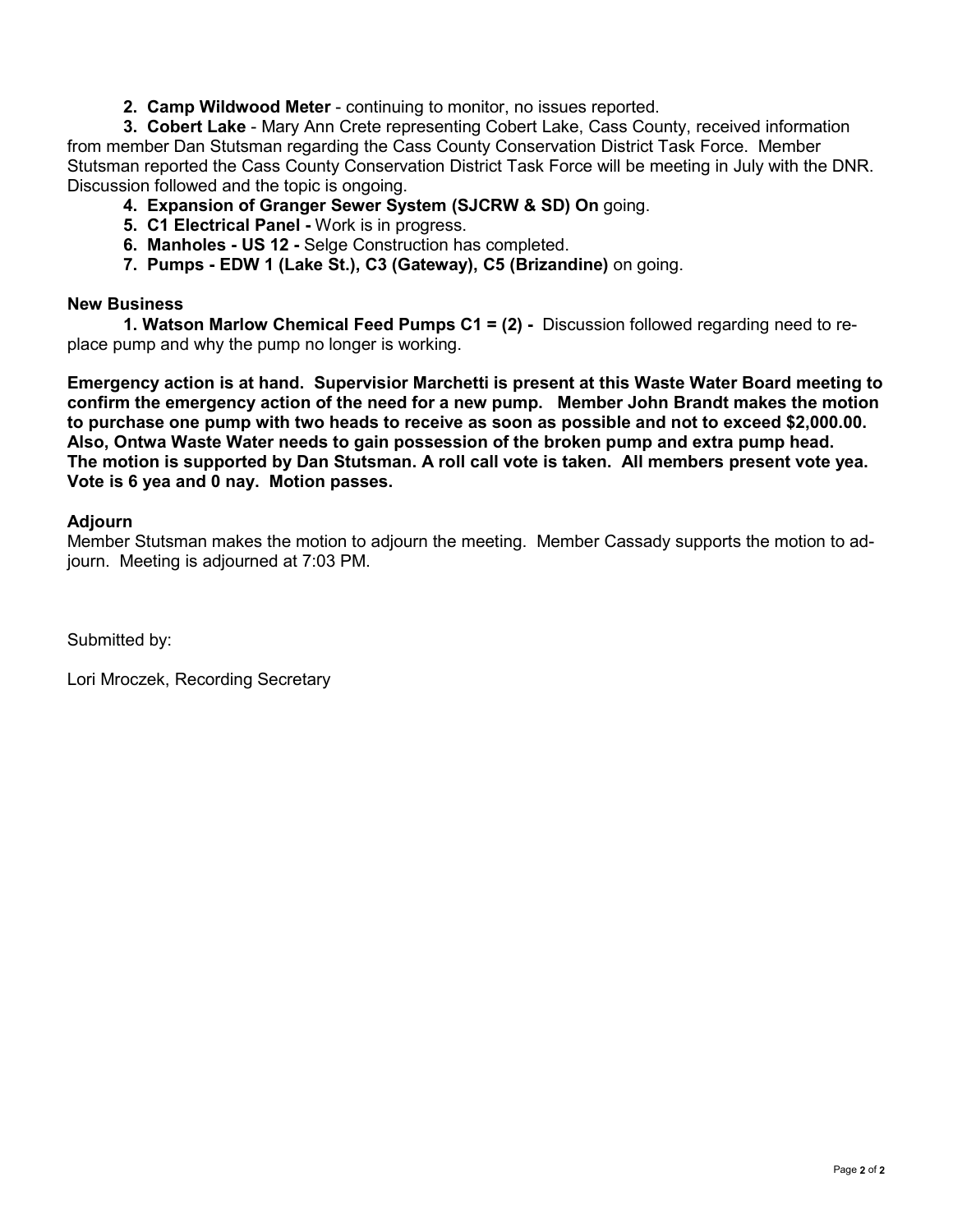

www.Ontwatwp.org 26225 U.S. 12 \* P.O. Box 209 \* Edwardsburg, MI> 49112 \* Fax: (269) 663-0072) \* Phone: (269) 663-2347

#### **WASTEWATER BOARD MEETING June 26, 2019 @ 6:30 PM**

#### **Meeting Called to Order**

Chairman Mike Mroczek called the meeting to order at 6:30 PM

#### **Pledge of Allegiance**

Chair Mroczek asked all to stand for the Pledge of Allegiance

#### **Roll Call**

Chair Mroczek took roll call. Members present: John Brandt, Bruce Cassady, Jeff VanBelle, Dan Stutsman, John Bossler, Frank LaPierre. All members present.

#### **Public Comments (3 minutes per person)**

There were no public comments.

#### **Approve Agenda**

Member Frank LaPierre made a motion to modify the agenda by placing New Business item 1. Dockside Landing Sanitary Sewer Extension to following the Wastewater Report. Ken Jone Jr. of JPR and Kevin Marks of Wightman are both present to present this topic. Member John Bossler supported the motion to modify the Agenda. All member present vote Yea, no nays. Motion passes.

#### **Approve Last Meeting Minutes - May 22, 2019 Minutes**

Member Dan Stutsman made a motion to approve the May 22, 2019 minutes as presented. Member Frank LaPierre supported the motion. No Discussion. All members present vote yea, no nays. Motion passes. **Financial Report** 

Chair Mike Mroczek explained the financial report as it was presented in the Wastewater packet and stated the budget is in order. The Wastewater System spent under budget for the preceding month.

#### **Wastewater Report: Wastewater Administrator Brigid Forlenza presented the Wastewater Report.**

- 2 of the 6 Lift Station Pumps have been delivered. Administrator Forlenza stated all orders must be delivered directly to Ontwa Township not to Porter.
- The C1 control panel has been installed.
- The 2 manhole covers on US 12 have not been corrected as of this date. The due date is not until August for Selge to complete the work.

#### **New Business**

#### **Dockside Landing Sanitary Sewer Extension**

Kevin Marks of Wightman & Associates, Ontwa Township Wastewater Engineer, has drafted a letter to EGLE (MDEQ) stating the existing gravity collection system and downstream lift stations have sufficient capacity to transfer wastewater from the development. The letter will be signed by the Wastewater Administrator Brigid Forlenza and Wightman & Associates Engineer Kevin Marks. Ken Jones Jr. of Jones Petrie Rafinski will oversee compliance while the extension is under construction. The developer will be paying for the sewer system construction.

#### **Unfinished - Old Business**

 **1. C1 - preliminary design & site modification;** Engineer Kevin Marks with Wightman & Associates, Administrator Forlenza, Chairman Mroczek and Wastewater Board Member Bossler met with Infrastructure Alternatives to review the Lift Station C1 Improvements. Engineer Marks passed out a site plan modification explaining the revisions. Target for installation is October 2019. Quotes will be presented to the Wastewater Board when they are received and then the project will be presented to the Ontwa Township Board of Trustees.

**2. Camp Wildwood Meter** - continuing to monitor. Reported to be working properly.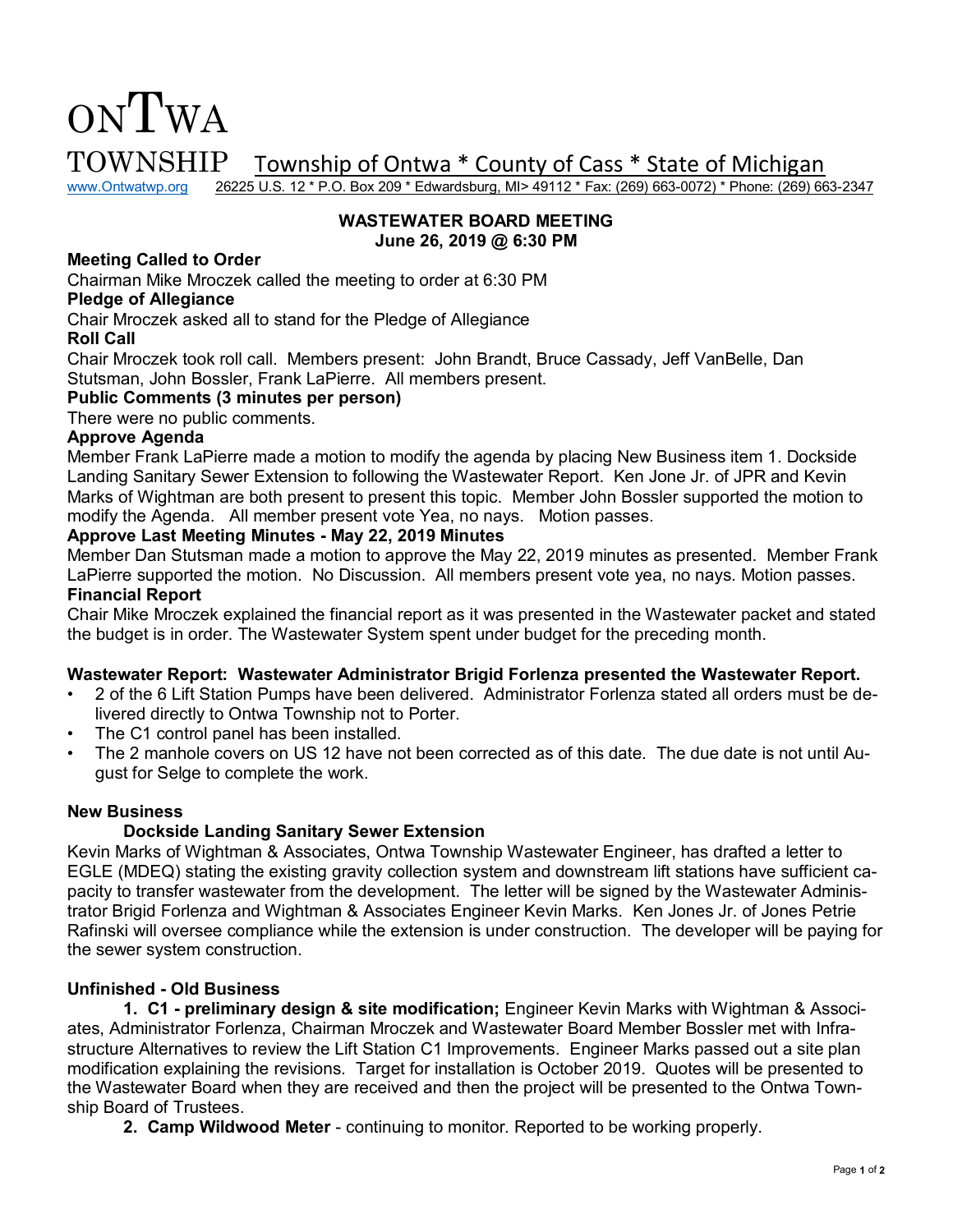**3. Cobert Lake** - a meeting is being set up in July with EGLE and Cass County Conservation Water Quality Task Force to discuss water testing of local lakes.

 **4. Expansion of Granger Sewer System (SJCRW & SD)** Discussion followed with Engineer Kevin Marks and the Wastewater Board regarding the Scrubber Vent and SJCRW&SD. Engineer Marks with Wightman & Associates stated the Scrubber vent does nothing to reduce the amounts of Hydrogen Sulfide coming from the Granger Sewer System, it only vents it. Discussion followed: There appears to be no plan in place by SJCRW & SD to reduce the amount of H2S in their system. The product which is coming from the Granger sewer system is damaging Ontwa Townships Sewer System and should be treated at the source and delivered to Ontwa Township in a manageable condition.

Because of continued violations of high reading levels of Hydrogen Sulfide (H2S), a Notice of Violation letter has been drafted to send to SJCRW as soon as possible. Member Stutsman made a motion to send the letter to SJCRW as soon as possible and was supported by Member VanBelle. Member Stutsman made a motion to resend previous vote to change numbers as guided by the attorney. Member LaPierre made the motion to send the letter as modified and Member VanBelle supported the motion. A roll call vote was taken. All vote yes. Motion passes.

**5. Manholes on US 12-** open item.

**6. Pumps - EDW 1 (Lake St.), C3 (Gateway), C5 (Brizandine)** received 2 of the 6 lift station pumps.

**7. Watson Marlo Chemical Feed Pump C1-**pump not delivered as of this date.

#### **New Business**

**2. Debt Service -** As of September 1, 2019 the Wastewater bond will be paid off and sewer customers affected will have the \$5.50 charge removed from their Wastewater monthly bill.

#### **Adjourn**

Member LaPierre makes the motion to adjourn the meeting. Member VanBelle supports the motion to adjourn. Meeting is adjourned at 7:49 PM.

Submitted by: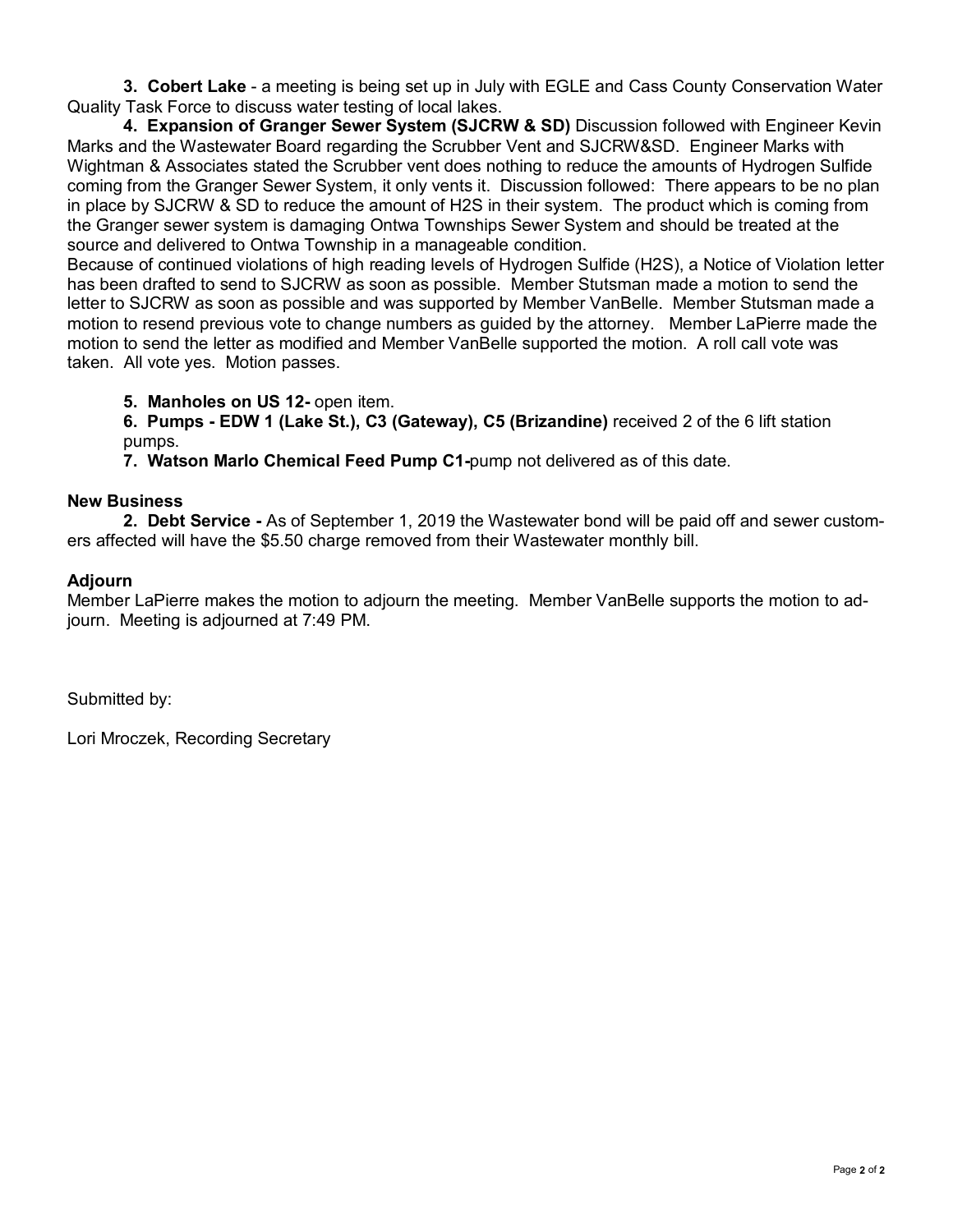www.Ontwatwp.org 26225 U.S. 12 \* P.O. Box 209 \* Edwardsburg, MI> 49112 \* Fax: (269) 663-0072) \* Phone: (269) 663-2347

#### **WASTEWATER BOARD MEETING July 24, 2019 @ 6:30 PM**

#### **Meeting Called to Order**

Chairman Mike Mroczek called the meeting to order at 6:30 PM

#### **Pledge of Allegiance**

Chair Mroczek asked all to stand for the Pledge of Allegiance

#### **Roll Call**

Chair Mroczek took roll call. Members present: John Brandt, Bruce Cassady, Jeff VanBelle, Dan Stutsman, John Bossler. Member absent; Frank LaPierre.

#### **Public Comments (3 minutes per person)**

There were no public comments.

#### **Approve Agenda**

Member Bossler made a motion to approve the agenda as presented. Member VanBelle supported the motion. All member present vote Yea, no nays. Motion passes.

#### **Approve Last Meeting Minutes - June 26, 2019 Minutes**

Member Dan Stutsman made a motion to approve the June 26, 2019 minutes as presented. Member John Bossler supported the motion. No Discussion. All members present vote yea, no nays. Motion passes. **Financial Report** 

#### Chair Mike Mroczek explained the financial report contained some errors and would be corrected and discussed at the next Wastewater meeting.

#### **Wastewater Report: Wastewater Administrator Brigid Forlenza presented the Wastewater Report.**

- ARV force-main inspections on Elkhart Road will start soon.
- The C1 wet well cleaning is progressing.
- The 2 manhole covers on US 12 have been corrected.
- I.A.I. and CT Electric are working on the pressure gauge reinstallation.
- CD60 pump is on the way.
- There were no emergency call outs for I.A.I.
- B1 is in need of a new Generic generator because of rodent damage and age.
- I.A.I.'s monthly operations report is included in the packet.

#### **Unfinished - Old Business**

 **1. C1 - preliminary design & site modification:** Have not received bids from Wightman and Associates (Kevin Marks) as of this time.

**2. Cobert Lake**- A motion was made by member Stutsman to remove Cobert Lake off of Old Business. Member Brandt supported the motion. No discussion followed. Roll call vote was taken. All yea and no nays. Motion passes.

**3. Expansion of Granger Sewer System (SJCRW & SD) -** Discussion followed as to the current situation of the Granger Sewer System and as of this time Ontwa Township is waiting for them to act. A motion was made by Member Cassady to remove this item from the agenda going forward until further action is taken. Member Stutsman supported the motion. No more discussion followed. A roll call vote was taken: all yea and no nays. Motion passes.

**4. Pumps - EDW 1 (Lake St.), C3 (Gateway), C5 (Brizandine)** received 2 of the 6 lift station pumps. Not installed as of yet.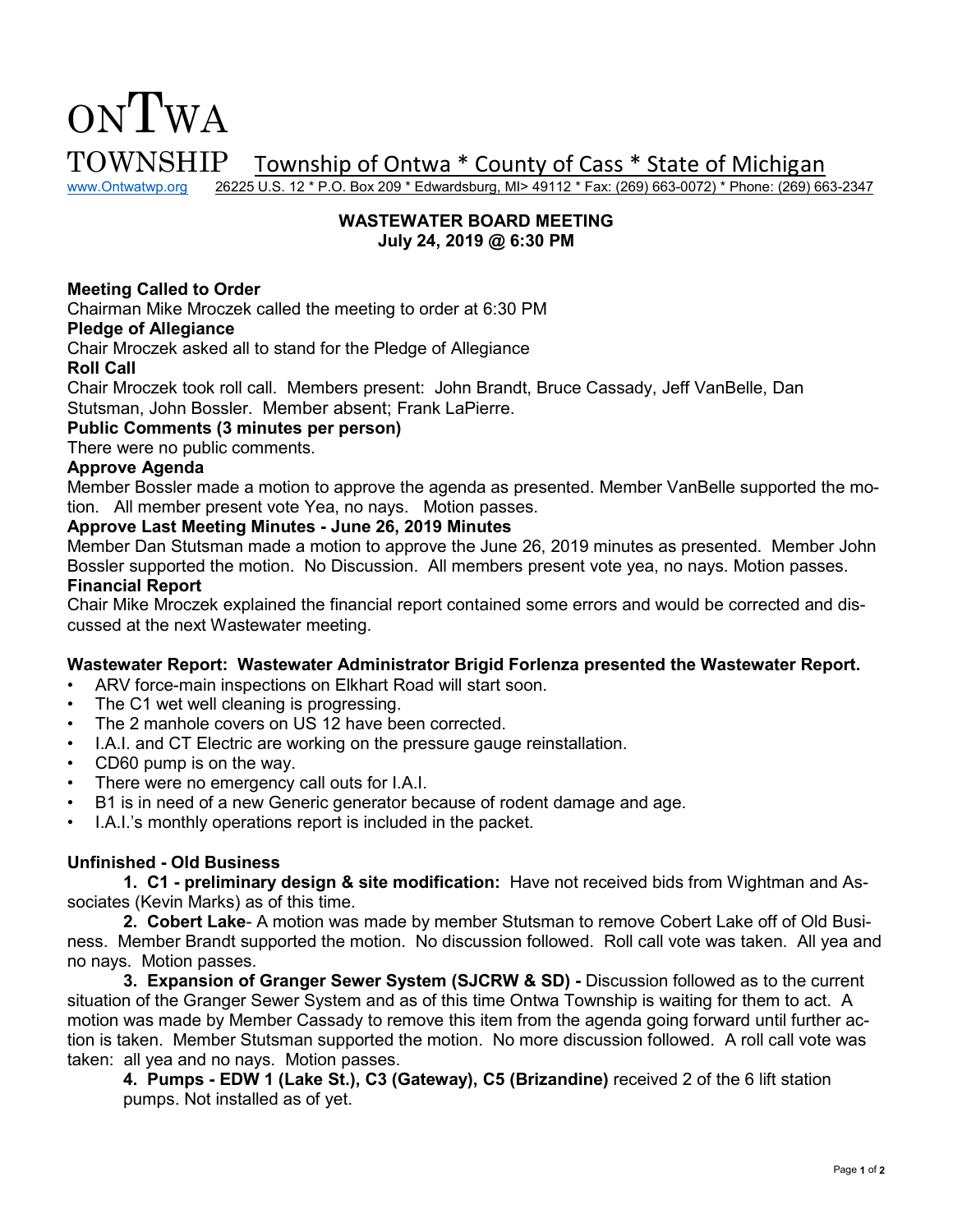**1. St. Joseph County Regional Water & Sewer District (Granger) -** Notice of Violation letter was sent to SJCRW by Administrator Forlenza as was approved in the June Wastewater Board meeting. Ken Jones representing Jones Petri Rafinski and Dan Fox representing Astbury were present to discuss the procedure and options which are being put in place to solve the issue of the continued violations of being out of compliance. Discussion followed.

 Administrator produced a letter to be amended by the Wastewater Board outlining the Proposed Wastewater Air Scrubber Installation Project - M62 South of May Street within Ontwa Township. Discussion followed. A motion to accept the letter as amended by the Board was made by Member Stutsman and Supported by Member Cassady. No further discussion. A roll call vote was taken. All members present vote yea. No nays. Motion carries.

**2. Generator - B1 - Seaside Court -** the 20-year-old generator has been damaged by rodents and needs to be replaced. The age of the generator is also a factor. A emergency plan has been created and put in place if needed with I.A.I. and Reliable in Niles. A motion was made by Member Bossler to purchase and install a Generac generator not to exceed \$22,500 for B1 Seaside Court lift station. Member Cassady supports the motion. No more discussion followed. A roll call vote was taken: all members present vote yea. No nays. Motion carries and goes to the next Board of Trustee's meeting.

**3. CFB -** Administrator Forlenza devised a letter to CFB regarding; CFB Significant, Continued Violations of the Ontwa Township Sewer Use Ordinance. The letter states "If CFB fails to take immediate steps to significantly reduce or eliminate the conditions giving rise to the TSS ad CBOD being transmitted to the Ontwa System, Ontwa will discontinue sanitary sewer service to CFB." The letter will be mailed per Administrator Forlenza. Discussion followed and modifications were entered into the letter. A motion was made to send the letter to CFB as amended by Member Stutsman. Member Bossler supported the motion. A roll call vote was taken. All member present vote yea. No nays. Motion carries.

#### **Adjourn**

Member Stutsman makes the motion to adjourn the meeting. Member Bossler supports the motion to adjourn. Meeting is adjourned at 7:42 PM.

Submitted by: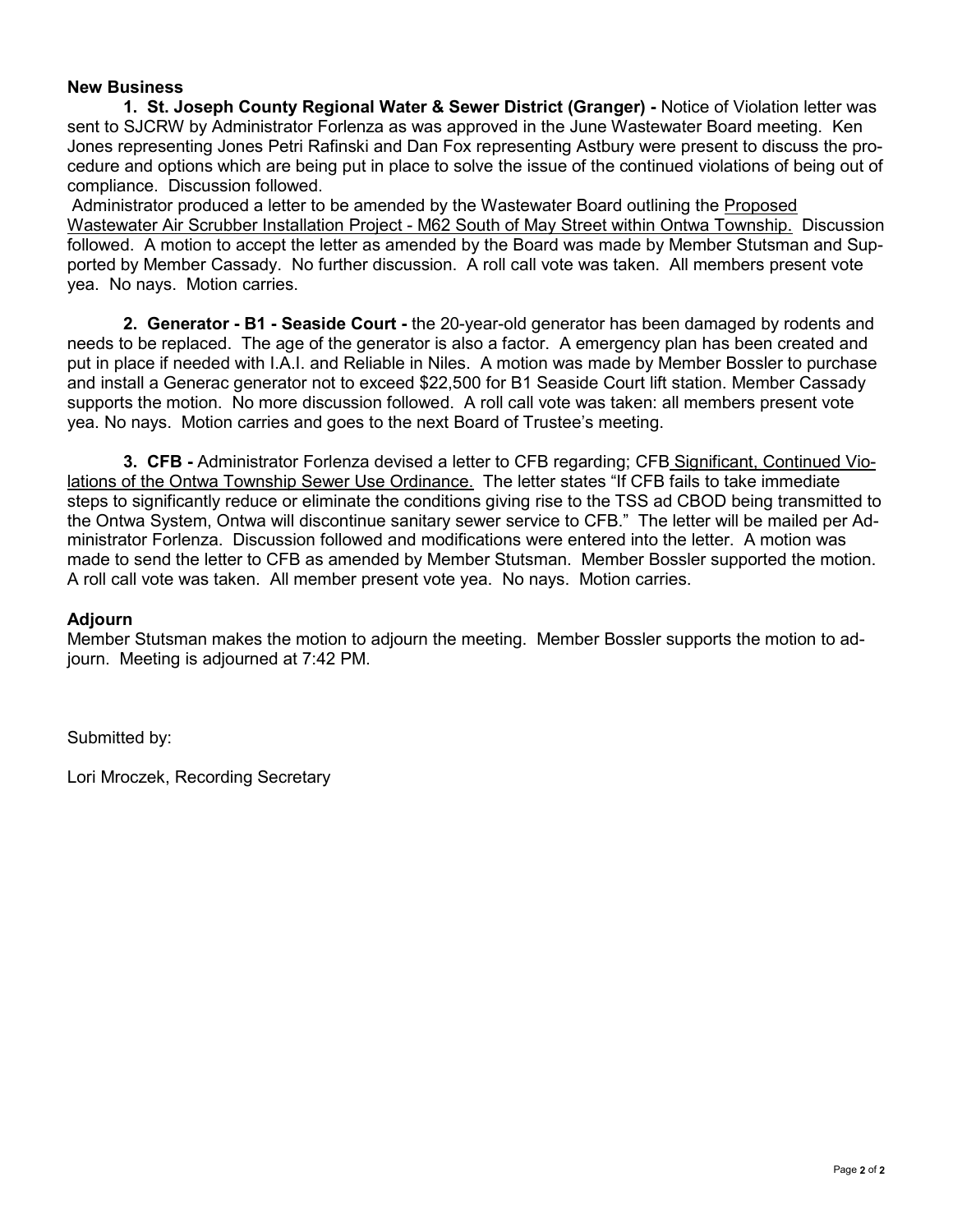#### ONTWA **TOWNSHIP** Township of Ontwa \* County of Cass \* State of Michigan 26225 U.S. 12 \* P.O. Box 209 \* Edwardsburg, MI> 49112 \* Fax: (269) 663-0072) \* Phone: (269) 663-2347 www.Ontwatwp.org

#### **WASTEWATER BOARD MEETING** August 28, 2019 @ 6:30 PM

#### **Meeting Called to Order**

Chairman Mike Mroczek called the meeting to order at 6:32 PM

#### **Pledge of Allegiance**

Chair Mroczek asked all to stand for the Pledge Of Allegiance

#### **Roll Call**

Chair Mroczek took roll call. Members present: John Brandt, Bruce Cassady, Jeff VanBelle, Dan Stutsman, John Bossler. Member absent: Frank LaPierre.

#### Public Comments (3 minutes per person)

There were no public comments.

#### **Approve Agenda**

Member VanBelle made a motion to approve the agenda as presented. Member Stutsman supported the motion. All member present vote Yea, no nays. Motion passes.

#### Approve Last Meeting Minutes - July 24, 2019 Minutes

Member Dan Stutsman made a motion to approve the July 24, 2019 minutes as presented. Member John Brandt supported the motion. No Discussion. All members present vote yea, no nays. Motion passes.

#### **Financial Report**

Chair Mike Mroczek explained the financial report as being under budget. Discussion followed.

#### Wastewater Report: Wastewater Administrator Brigid Forlenza presented the Wastewater Report.

- Ray Galovich (I.A.I.) activities are included in packet for review.
- ARV Inspections Valves will be done in September.
- Scrubber Vent with St. Joseph County Regional Water & Sewer District (Granger)- Permit preparation is complete and waiting to hear back from MDOT. The scrubber vent has arrived. Administrator Forlenza has been in touch with Dan Fox (Astbury) and Ken Jones (Jones Petrie Rafinski) and communications have taken place at the site for the preparation and placement of electric.
- Ad Hoc Committee meeting discussion followed about the letter that had been previously sent to St. Joseph Wastewater Board. The letter is under review with their attorney and Ontwa Wastewater Board attorney. It should be completed by next Wastewater Board Meeting.

#### **Unfinished - Old Business**

1. C1 - preliminary design & site modification: (Kevin Marks) Kevin Marks is present from Wightman & Associates. He is waiting on information and costs for site work modifications.

Mr. Marks presented pricing for JPC-1 Bioxide Storage Tanks. Member Stutsman made the motion to order the Bioxide Tanks not to exceed \$2500 (price includes shipping) Member Cassady supports. A roll call vote is taken. All members vote yea, No nays. Motion passes.

Mr. Marks presented a quotation from Core Engineered Solutions for an Emergency Eyewash/Shower System. This was previously voted on and passed. The System will be ordered the following day.

#### 2. St. Joseph County Regional Water & Sewer District (Granger) letter is being modified.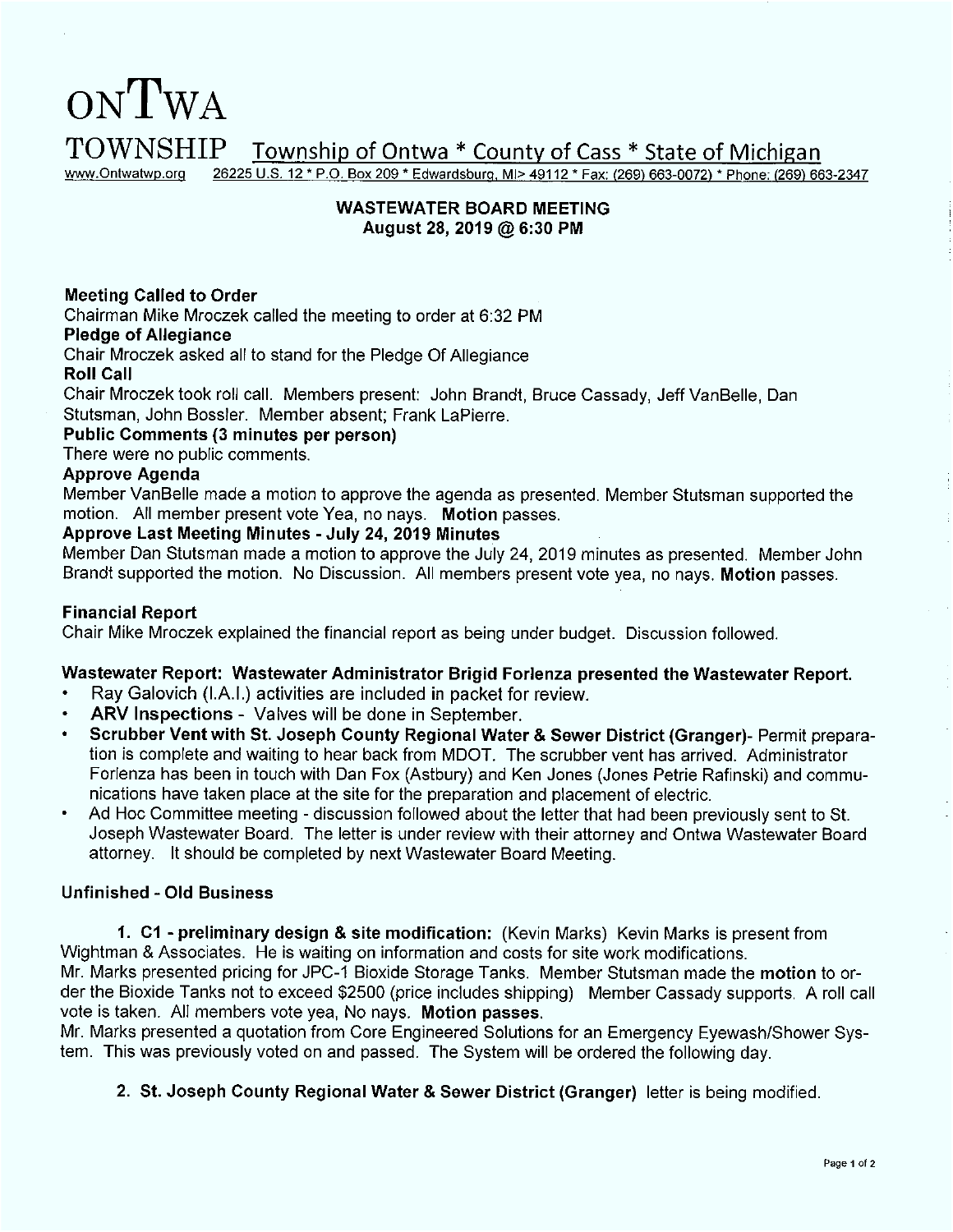3. CFB - A letter received August 8, 2019 from CFB (John Ray) outlining the results of the meeting between Chair Member Mroczek, Member Bossler, Jim Cramer and John Ray. Discussion followed. CFB is allowing too much glycerin in sewer creating BOD which damages the system. A letter has been sent and a response received.

#### **New Business**

1. JPC-1 - Chemical Feed - previously discussed this session.

2. Resolution to Amend the Budget - Administrator Forlenza asked to amend the Budget for excess legal expenses. A motion was made by Member Brandt to increase WW Legal Fees 610-810 by \$30,000.00 and decrease WW Capital Equipment 610-939 by \$30,000.00. Member Cassady supported the motion. A roll call vote was taken; All members present voted yea. No nay votes. Motion passes.

#### Adjourn

Member VanBelle makes the motion to adjourn the meeting. Member Stutsman supports the motion to adjourn. Meeting is adjourned at 7:20 PM.

Submitted by: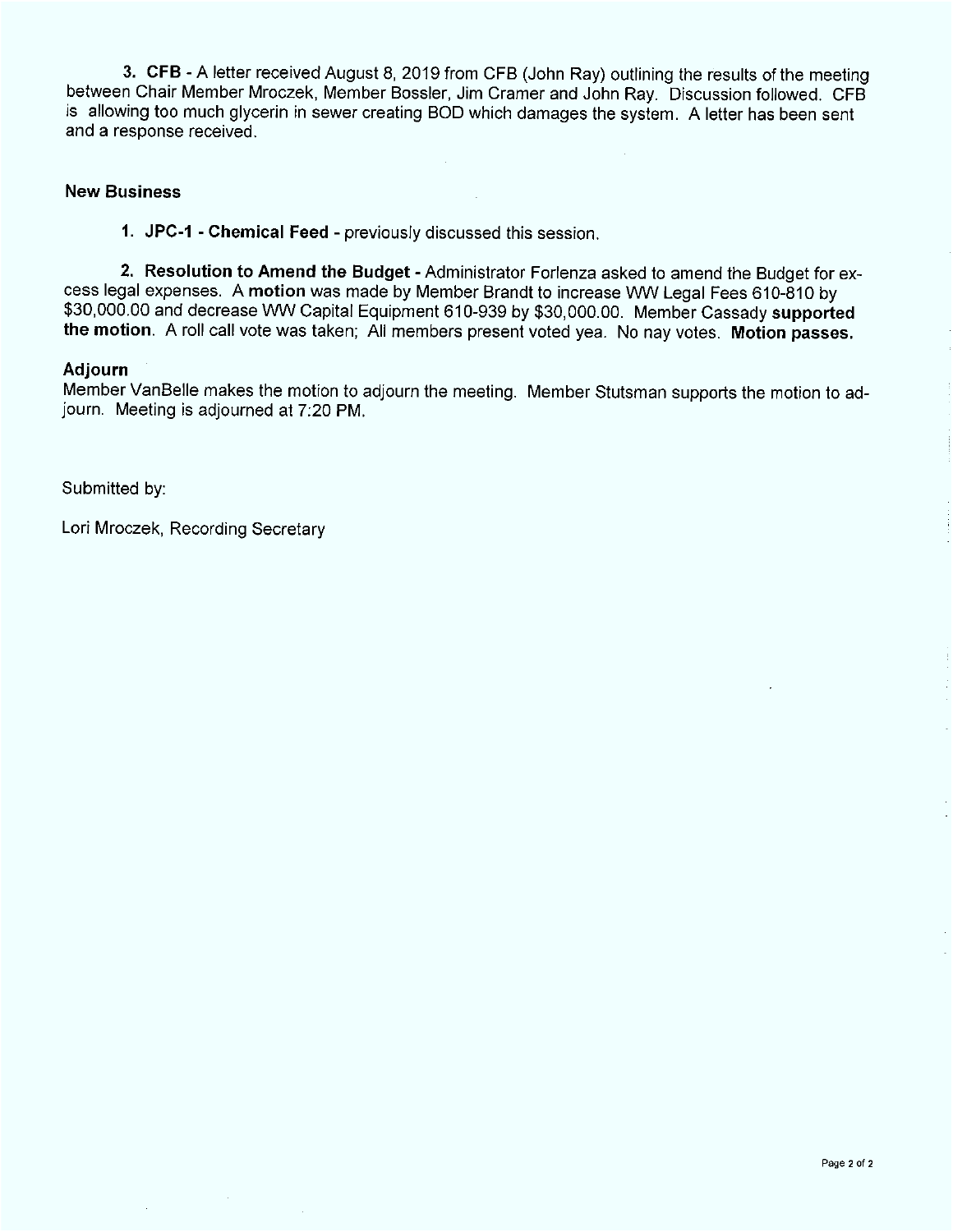www.Ontwatwp.org 26225 U.S. 12 \* P.O. Box 209 \* Edwardsburg, MI> 49112 \* Fax: (269) 663-0072) \* Phone: (269) 663-2347

#### **WASTEWATER BOARD MEETING September 25, 2019 @ 6:30 PM**

#### **Meeting Called to Order**

Chairman Mike Mroczek called the meeting to order at 6:30 PM

Chairman Mroczek welcomes Fritz Lambright to the Waste Water Board. New member Lambright introduces himself.

#### **Pledge of Allegiance**

Chair Mroczek asked all to stand for the Pledge of Allegiance

#### **Roll Call**

Chair Mroczek took roll call. Members present: John Brandt, Bruce Cassady, Jeff VanBelle, Dan Stutsman, John Bossler and new member Fritz Lambright.

#### **Public Comments (3 minutes per person)**

Supervision Jerry Marchetti stated the financials for Waste Water were reported in good order by the auditor during a preliminary audit.

#### **Approve Agenda**

Member Cassady made a motion to approve the agenda as presented. Member Stutsman supported the motion. All member present vote Yea, no nays. **Motion** passes.

#### **Approve Last Meeting Minutes - August 28, 2019 Minutes**

**Chairman Mroczek** noted two modifications need to be made in the August 28, 2019 draft minutes as follows:

#### **Waste Water Report**

- **Scrubber Vent with SJCRW&SD The scrubber vent has arrived. (not is in)**
- **• Unfinished Old Business #3 CFB** (change last sentence) **A** letter has been sent and a response received.

Modifications have been made to the minutes.

**Member Dan Stutsman made a motion to approve the August 28, 2019 Amended Minutes. Member Bruce Cassady supported the motion. No further discussion. All members present vote yea, no nays. Motion passes.** 

#### **Financial Report**

Chair Mike Mroczek explained the financial report. Discussion followed.

#### **Wastewater Report: Wastewater Administrator Brigid Forlenza presented the Wastewater Report.**

- Still dosing caustic in Granger waiting for weather to cool.
- Administrator Forlenza met with Kevin Marks of Wightman & Associates and ordered tank for JPC1.
- Waiting for updated quote on shower for C1 project. No bid has been received yet.
- Administrator Forlenza spoke with Dan Fox with Astbury and caustics continue to be dosed at Lift Station.
- ARV valves have been cleaned.
- The Waste Water Board Attorney continues to work with the St. Joseph County Regional Water & Sewer District Attorneys regarding the letter.
- Roadwork is completed. All manholes are uncovered per CCRC Engineer Joe Bellina.
- As of August 30th, the generators have been hooked up and are running well. The generators will run on Friday afternoons for check.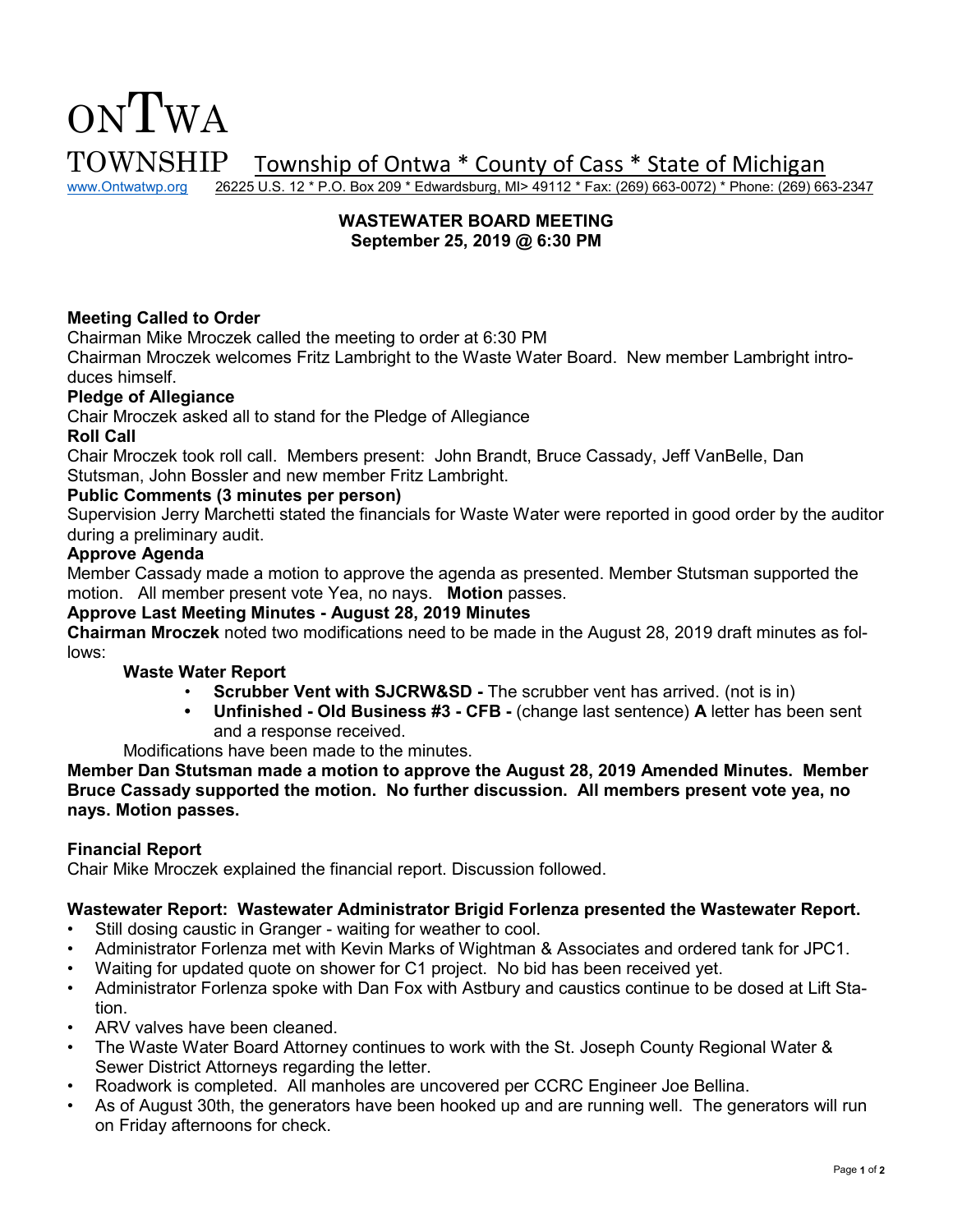- B1 Seaside Court generator to be delivered at the end of the month. Reliable generator will install them.
- The Odalogger from end of pipe have been returned to Detection Instruments for repair.

#### **Unfinished - Old Business**

 **1. C1 - preliminary design & site modification:** Discussion followed about modifications for C1. **2. St. Joseph County Regional Water & Sewer District (Granger)** letter is being modified by Attorneys and then will be reviewed. Discussion followed.

**3. CFB** - Administrator Forlenza found their numbers are down but need to continue to get under control. The Waste Water board will continue to have on-going observations. CFB continues to work on corrections.

**4. JPC1 - Chemical Feed -** Concrete pad has been poured and waiting on tank. I.A.I. will install when it arrives. Discussion followed.

#### **New Business**

**1. Element Testing -** Ontwa Wastewater will test at some sights in system to ensure compliance. Discussion followed.

#### **Adjourn**

Member VanBelle makes the motion to adjourn the meeting. Member Brandt supports the motion to adjourn. Meeting is adjourned at 7:25 PM.

Submitted by: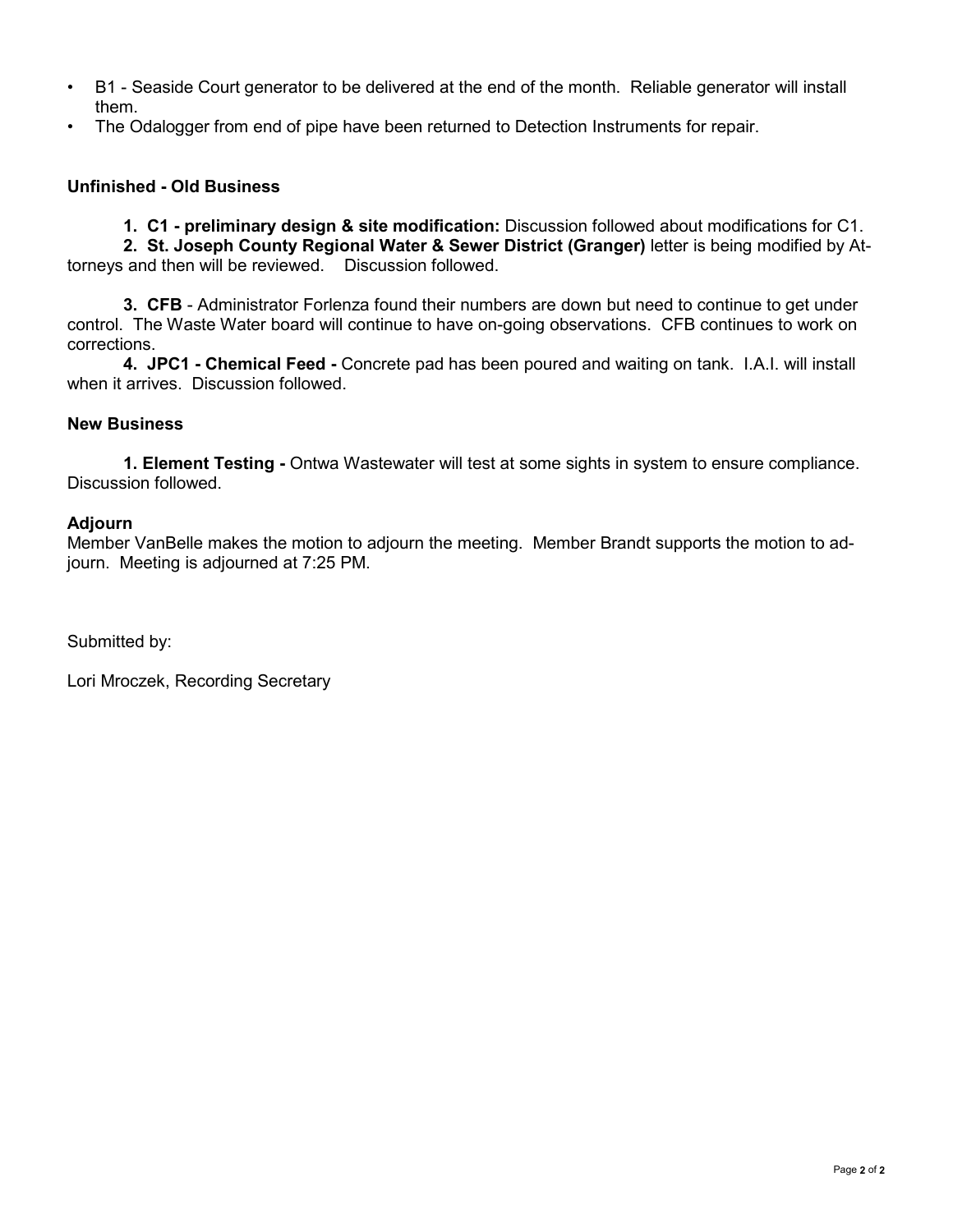

www.Ontwatwp.org 26225 U.S. 12 \* P.O. Box 209 \* Edwardsburg, MI> 49112 \* Fax: (269) 663-0072) \* Phone: (269) 663-2347

#### **WASTEWATER BOARD MEETING October 23, 2019 @ 6:30 PM**

#### **Meeting Called to Order**

Chairman Mike Mroczek called the meeting to order at 6:30 PM

#### **Pledge of Allegiance**

Chair Mroczek asked all to stand for the Pledge of Allegiance

#### **Roll Call**

Chair Mroczek took roll call. Members present: John Brandt, Bruce Cassady, Jeff VanBelle, Dan Stutsman, John Bossler. Absent is member Fritz Lambright.

#### **Public Comments (3 minutes per person)**

Ontwa Township Supervisor Jerry Marchetti spoke on behalf of board member Fritz Lambright stating because of personal reason he would need to regretfully step down as a Waste Water Board member effective immediately.

#### **Approve Agenda**

Member Cassady made a motion to approve the agenda as presented. Member Bossler supported the motion. All member present vote Yea, no nays. **Motion** passes.

#### **Approve Last Meeting Minutes - September 25, 2019 Minutes**

Member Stutsman made the motion to approve as presented. Member VanBelle supports the motion. All members resent vote yea, no nays. Motion carries.

#### **Financial Report**

Chair Mroczek stated the Wastewater system is operating under budget. Administrator Forlenza presented a report on revenue. Member Bossler reported on line items that need clarification. Discussion followed. Ontwa Township Clerk Tina VanBelle was present to discuss line items that need to be adjusted and need clarification. Discussion followed.

It is suggested by board members and Wastewater Administrator to seek out a professional accountant to work with the Administrator, Clerk and Wastewater board to make revisions in line items within the financial reports.

#### **Waste Water Report - Administrator Brigid Forlenza**

- Lift station cleaning to be completed at V1, C3 and EDW1
- Detection Instruments End of pipe odaloggers returned
- Discussions regarding 2020/2021 Capital Improvement Project have begun.
- Reliable has completed installation of B1 Lift Station Generator.
- Scrubber vent installation is to begin upon receipt of St. Joseph County Regional Water & Sewer District letter of agreement.

#### **Unfinished - Old Business**

 **1. C1 - preliminary design & site modification:** Waiting on contractor bids to install modifications. The shower will be delivered soon. The tank needed for JPC1 is ordered and soon to be delivered. Discussion followed about the time-line for the modifications for C1 to be done.

**2. St. Joseph County Regional Water & Sewer District (Granger)** Scrubber vent will be installed after receiving signed letter of agreement.

**3. CFB** - Administrator Forlenza noted she added to the packet reporting analysis information from Element Materials Technology testing for selected items. Discussion followed

**4. JPC1 - Chemical Feed -** Discussion followed.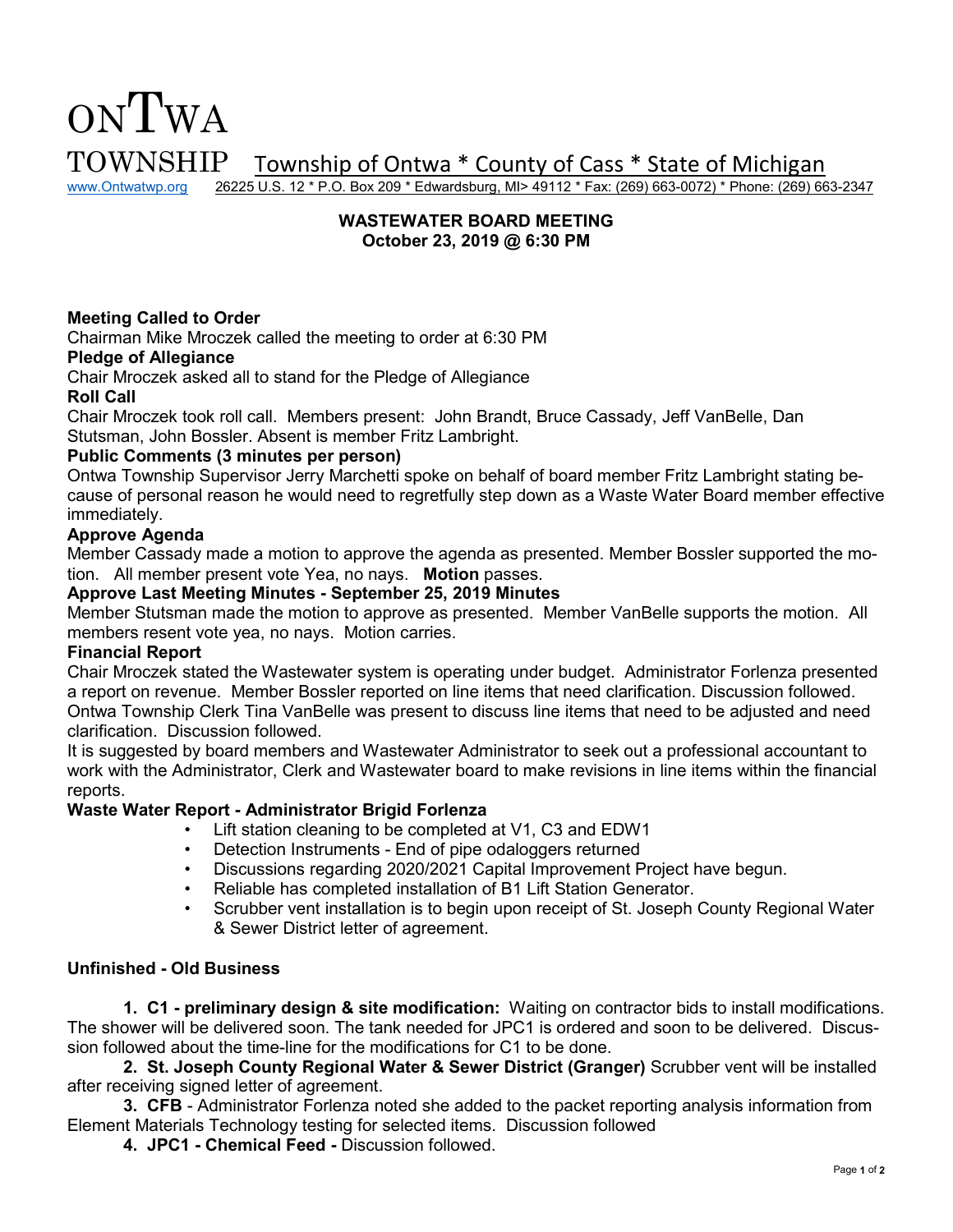**1. JPC1 Fencing -** Chair Mroczek gave a report regarding fencing options and prices for fencing around Lift stations.

**2. Granger - BOD** - Chair Mroczek distributed to the board a spreadsheet calculating BOD discharge and costs regarding Granger's system. As follows:

Granger Cost/lb-BOD 0.37 + Granger Total Caustic Cost/lbBOD 0.31 = **Total Granger Cost/lb-BOD/mo 0.68.** 

Discussion followed.

#### **RESOLUTION TO ADJUST SEWER RATES AND CHARGES FOR THE ONTWA SANITARY SEWER SYSTEM**

was drafted by the attorneys to balance cost and expenses. Discussion followed.

**A motion was made by Member Stutsman to accept the resolution with an amendment to change the per pound surcharge from \$0.37 to \$0.68 at a starting time of January 01, 2020. Member Bossler supported the motion.** 

Discussion followed.

**A roll call vote was taken: All members present vote yea, no nays.** 

**Motion passes and will go to the Ontwa Township Board of Trustees Meeting November 11, 2019.** 

Member VanBelle passed out information on Ice Pigging to board members. The presentation was created by the Michigan Association of County Drain Commissions Southwest District. It discussed Forcemain cleaning for greater efficiency. Discussion followed.

**Member Stutsman makes the motion to adjourn the meeting. Member Cassady supports the motion to adjourn. Meeting is adjourned at 7:59 PM.** 

Submitted by: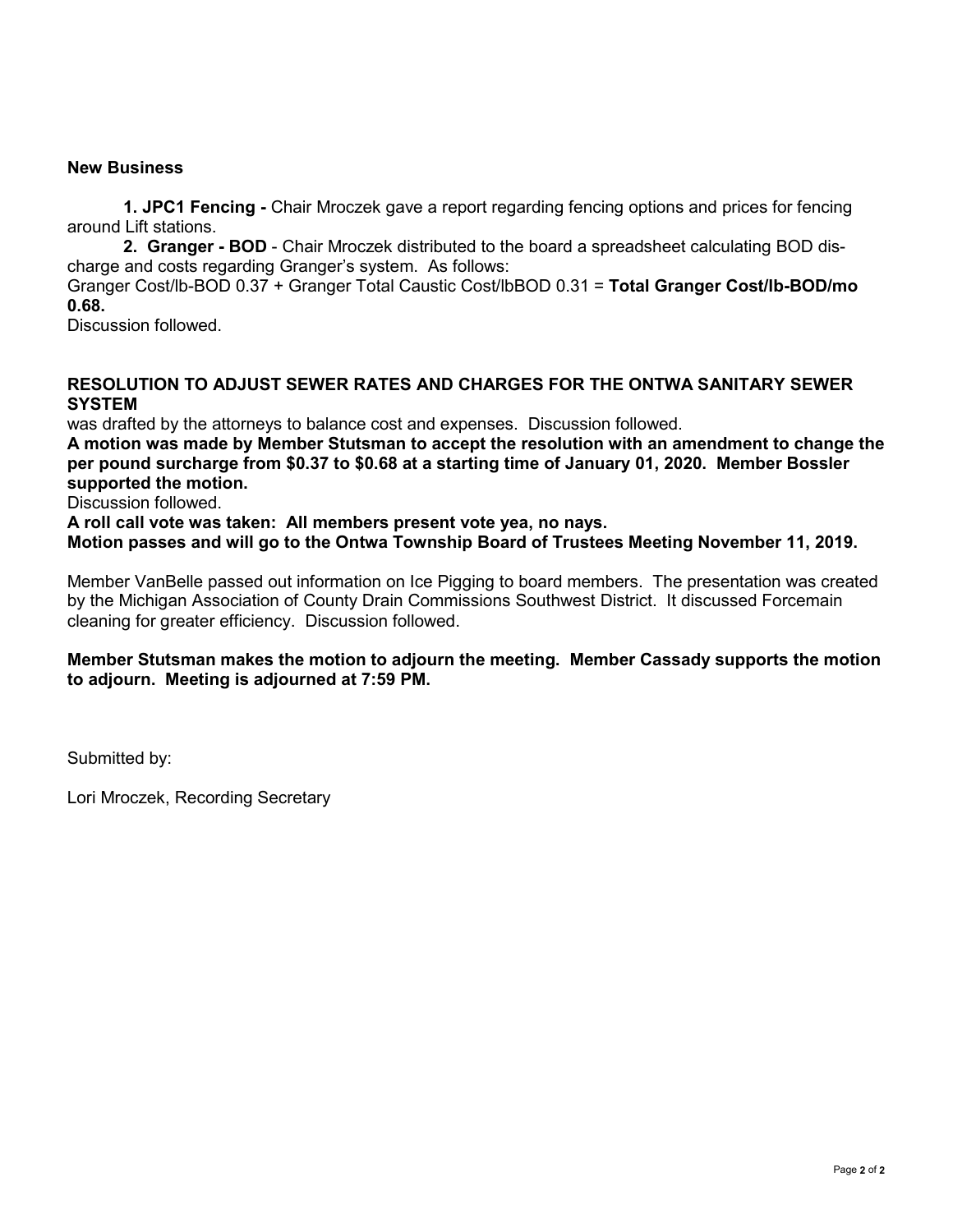# ONTWA

TOWNSHIP Township of Ontwa \* County of Cass \* State of Michigan<br>www.Ontwatwp.org 26225 U.S. 12 \* P.O. Box 209 \* Edwardsburg, MI> 49112 \* Fax: (269) 663-0072) \* Phone: (269) 66

26225 U.S. 12 \* P.O. Box 209 \* Edwardsburg, MI> 49112 \* Fax: (269) 663-0072) \* Phone: (269) 663-2347

#### **WASTEWATER BOARD MEETING December 18, 2019 @ 6:30 PM**

#### **Meeting Called to Order**

Chairman Mike Mroczek called the meeting to order at 6:30 PM

#### **Pledge of Allegiance**

Chair Mroczek asked all to stand for the Pledge of Allegiance

#### **Roll Call**

Chair Mroczek took roll call. Members present: John Brandt, Bruce Cassady, Jeff VanBelle, Dan Stutsman, John Bossler.

**Public Comments (3 minutes per person) There** were no public comments.

#### **Approve Agenda**

Member Stutsman made a motion to approve the agenda as presented. Member VanBelle supported the motion. All member present vote Yea, no nays. **Motion** passes.

#### **Approve Last Meeting Minutes - October 23, 2019 Minutes**

Member Bossler made the motion to approve as presented. Member Brandt supports the motion. All members resent vote yea, no nays. Motion carries.

#### **Financial Report**

#### Discussion followed.

#### **Waste Water Report - Administrator Brigid Forlenza**

- 1. Mission System B-3, B-4 & PJC-1 Generators At this time estimates to hook up the generators are being collected.
- 2. IAI reports Ontwa Township Collection System: November 20 & December 11, 2019 Monthly Operations Systems Reports were included in the packet and reviewed. The work order summaries were also reviewed and found to be in good order.
- 3. JPC-3 Transformer Ordered
- 4. Detection Instruments antenna a new antenna has been ordered to place outside.
- 5. Clean Earth 2020 Gravity Sewer Cleaning for remaining footage around Eagle Lake and the North End of Pleasant Lake continues.

#### **Unfinished - Old Business**

 **1. C1 - preliminary design & site modification:** Waiting on contractor bids to install shower. The drawings have been approved but no date has been set for all modifications.

**2. St. Joseph County Regional Water & Sewer District (Granger)** Chairman Mroczek stated he has searched for past minutes from SJCRW&SD's on their web page but has been unsuccessful in finding any. Administrator Forlenza has mailed a letter to announce increase in fee.

**3. CFB** - Disconnect notice has been served for argument of glycerin creating system to be offline. Select board members will go and physically view how their system has been modified to fix the problem. Discussion followed

**4. JPC1 - Chemical Feed - Engineering -** IAI needs a design from Wightman & Associates to include cabinets and cost. Discussion followed.

**5. JPC1 - Fencing -** The correct fencing continues to be investigated

#### **New Business**